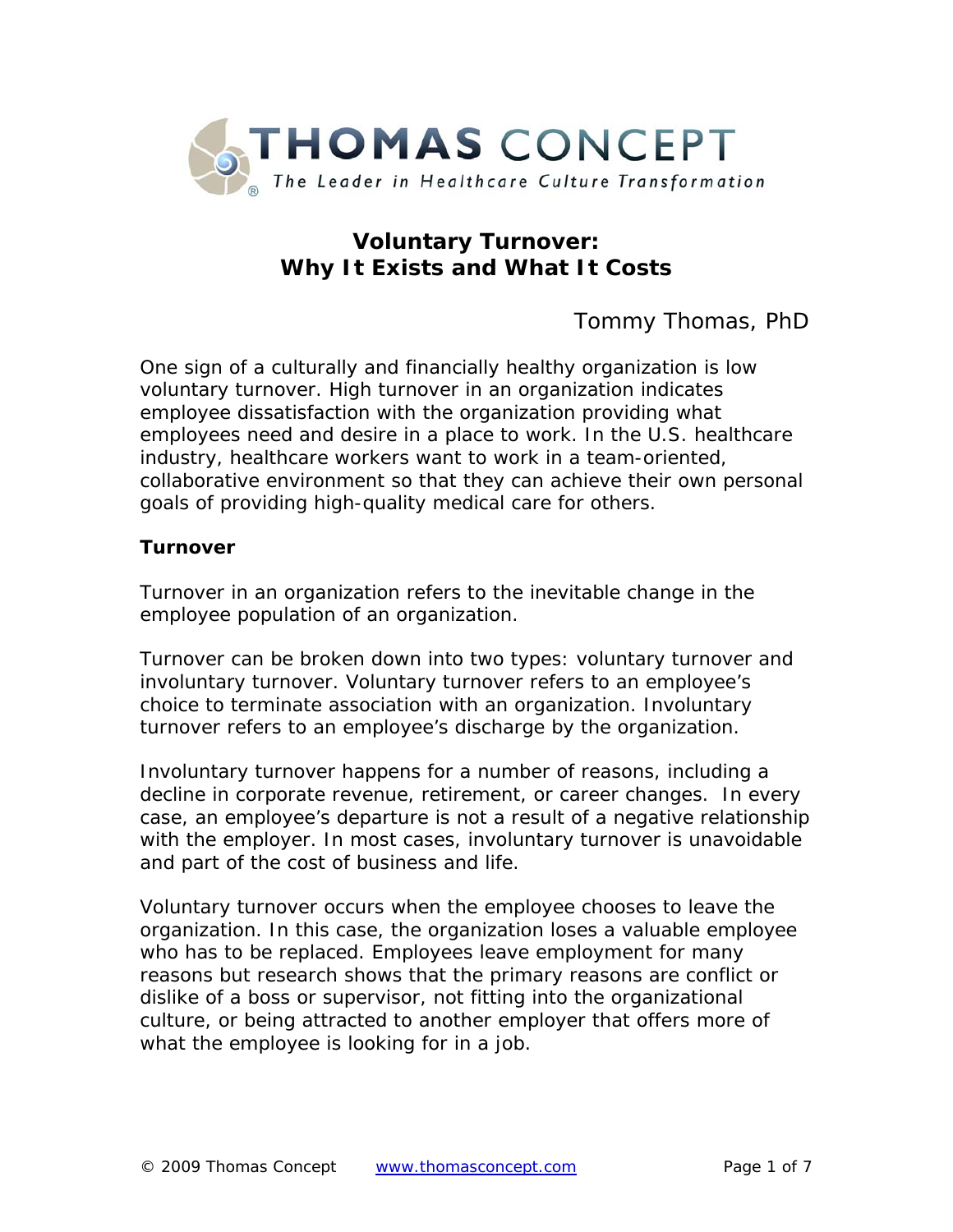Employers can do little to change involuntary turnover but they have great sway over voluntary turnover.

In fact, the best organizations should strive to have a 0% voluntary turnover rate. The goal of many organizations to be the "employer of choice" in their market area. As the employer of choice, an organization is filled with people who see their jobs as fulfilling and rewarding.

This paper will focus on voluntary turnover, which is the metric that tells an organization that its employees are quitting for reasons over which the organization has control.

### **What people look for in a job**

Many studies have attempted to discover what a person seeks in a job. Money is almost never quoted as a primary reason for taking a job. Studies have shown that people want to work for an organization that offers them the ability to do personally meaningful work as an integral and valued part of an organization that is committed to achieving a worthwhile cause.

#### **Voluntary turnover usually misunderstood**

I once heard the claim that organizations should strive for a "healthy" turnover rate because some turnover was healthy for the organization. New people supposedly bring fresh, new ideas to an organization. My response is that there is no such thing as "healthy" turnover. In fact Jim Collins in Built to Last has shown that the most successful organizations in dealing with change are those that promote from within. Involuntary turnover is something that all organizations must deal with, but voluntary turnover – *any* voluntary turnover – indicates that employees are dissatisfied with the organization.

#### **Healthcare cultures as toxic environments**

Voluntary turnover rates have been kept by the U.S. Department of Labor for many years. The voluntary turnover rate for healthcare from 2000 to 2008 has remained fairly steady and ranges from 19.9% to 25%. For the rest of this article, I will use 20% as a conservative estimate of the U.S. healthcare industry voluntary turnover rate. Why does healthcare have voluntary turnover as a problem?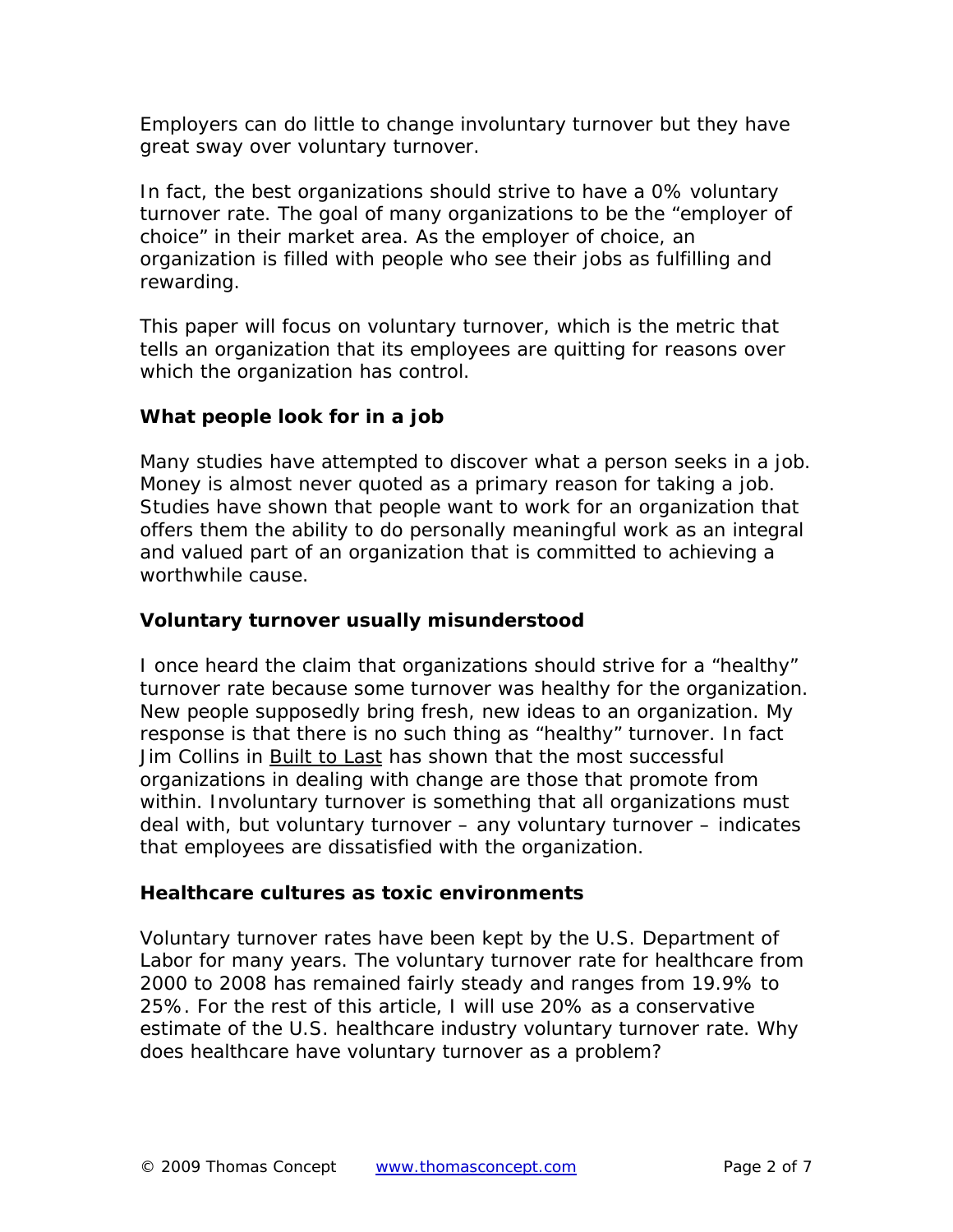A nurse once told me that she hired on at a hospital, stayed as long as she could stand it, quit, and then hired on at another hospital. She is a prime example of why high voluntary turnover exists in healthcare. As another nurse said, "Healthcare organizations are toxic environments."

Some evidence as to why hospitals are toxic environments is that bad behavior has become expected and even institutionalized. The Joint Commission now requires hospitals seeking accreditation to comply with new standards addressing "intimidating and disruptive behaviors" by workers in a healthcare setting.

The news – from the *New York Times* to mainstream healthcare journals – is rife with articles about disruptive physician behavior. I know from my experience in working with physicians that most of them seek to have collaborative relationships in a team-oriented environment. Physicians, however, receive no training in leadership, relationship dynamics, or collaboration skills in medical school, and exacerbating the problem is the pervasive idea that doctors are set apart from everyone else as the "expert" in charge.

The solution to the problem of toxic cultures in healthcare organizations is to make them sticky. A sticky organization is one that attracts highly qualified people and retains them after they are hired. A sticky organization has a culture that is collaborative, team-oriented, and has a network of equal and respectful relationships among all employees in the organization – from the board and CEO down to every hourly worker. If healthcare organizations were sticky organizations with collaborative, team-oriented cultures, the need for codifying and, of course, spending money on managing bad behavior would disappear.

#### **Cost of turnover**

Healthcare executives often don't see voluntary turnover as a signal of the health or sickness of their culture. However, the cost of voluntary turnover is an industry-wide acknowledged problem.

I have heard many estimates of the costs of voluntary turnover. Rulon Stacey, CEO of Poudre Valley Health System in Fort Collins, Colorado (a 2008 Malcolm Baldrige-award winner), estimates that the cost of recruiting, hiring, training, developing, and engaging a new employee is equal to one year's salary of that position. Al Stubblefield, CEO of Baptist Health Care in Pensacola, Florida (a 2003 Malcolm Baldrigeaward winner), has a broader estimate of anywhere from one to two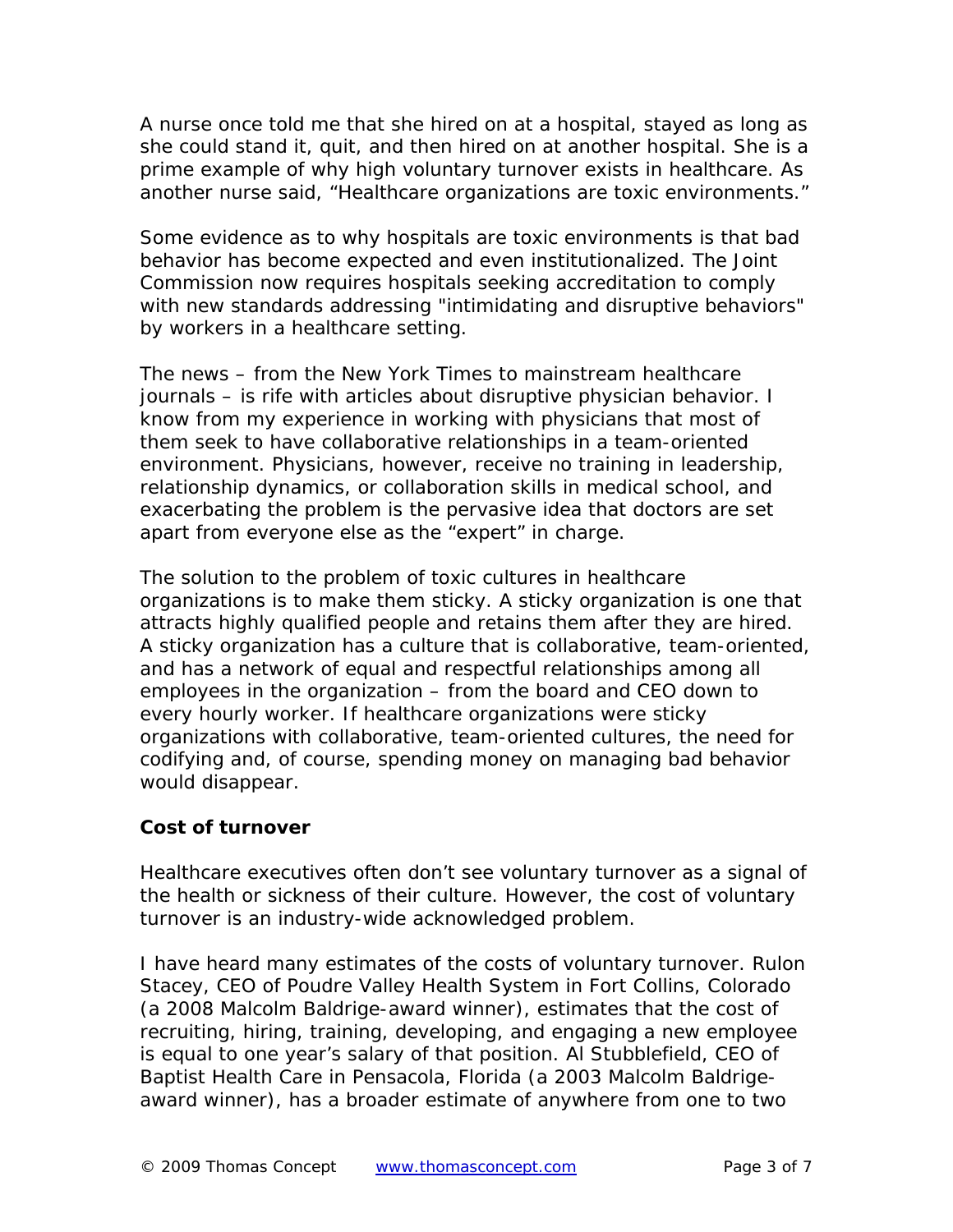year's salary. A seasoned accountant with Ernst & Young told me that the rule of thumb at Ernst & Young was to calculate the cost of turnover at 1.5 times the annual salary. The Chief Operating Officer of a Texas healthcare system related to me that each 1% of voluntary turnover cost his system \$5.8 million. A study reported in the *American Journal of Maternal/Child Nursing* (March/April 2005) shows that the cost of replacing a specialty nurse is 156% of annual salary.

In my own calculations of the cost of voluntary turnover, I use the conservative end of what seasoned healthcare executives and accountants use, i.e., one times annual salary.

It is straightforward to conservatively estimate the cost of voluntary turnover for a healthcare organization. First, find the annual payroll for the organization. Second, find the voluntary turnover rate. Multiply those two quantities and you have a very good if conservative estimate of the annual cost of voluntary turnover. This is a recurring expense, year after year.

For example, take a medium-sized healthcare organization with 5,000 employees. Annual payroll for this healthcare organization would be approximately \$250,000,000. With an average U.S. healthcare industry voluntary turnover rate of 20%, the annual cost of voluntary turnover is \$250,000,000 X 20% = \$50,000,000.

#### **Soft dollars vs. Hard dollars**

For an executive (usually the Chief Executive Officer or the Chief Operating Officer) to be able to make a business case for spending money on culture-transformation initiatives in order to create a sticky organization, the executive must be able to show real savings brought about by the initiative. Skeptics may term the savings as "soft dollars" while advocates term the savings in "hard dollars."

Soft dollars are usually thought of as savings that multiple people or actions can claim, or savings that can't be tied to specific actions.

Hard dollars are usually thought of as savings that can be tied to both a direct accountable savings of money as well as to one specific reason for those savings.

For example, in a healthcare system, hard dollars are spent on contracting with a temporary agency to staff a new heart hospital with surgical nurses instead of hiring surgical nurses as permanent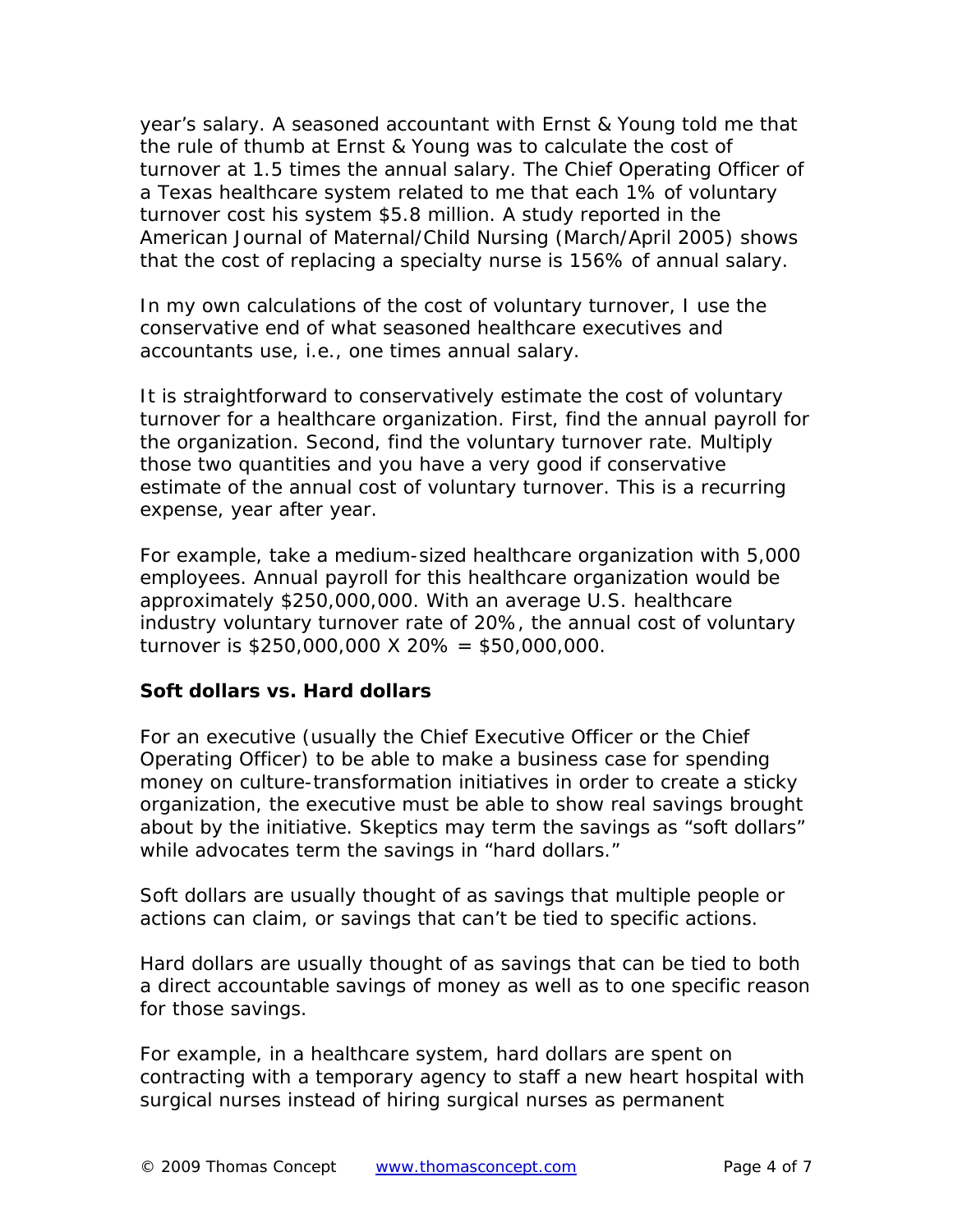employees. With a temporary agency, the costs per hour are significantly higher than paying permanent employees and, at the end of the day, the temporary nurses will turn over in favor of permanent employees. The healthcare system will save hard dollars by being able to hire permanent employees for staffing when the new facility opens. And the healthcare system will be able to hire those permanent employees at opening if they have transformed themselves into a sticky organization.

Thus, in building a case for saving hard dollars as a result of culture transformation bringing on voluntary turnover reduction, professional program evaluation must be done in conjunction with culturetransformation initiatives. While no evaluation research can be as certain as scientific research, program evaluation can provide a very believable case if it is done with rigor and care.

#### **Potential cost savings**

Healthcare organizations have many fixed expenses. There are many areas in which they simply can't realize any financial savings. But the high voluntary turnover rate is an area that contains a continual unnecessary, but preventable, hemorrhaging of money. It's not inconceivable at all that the voluntary turnover rate can be slashed by 75% just by changing the conditions under which valuable employees leave voluntarily. People want to work for an organization that offers them the chance to do personally meaningful work as an integral and valued part of an organization that is committed to achieving a worthwhile cause. Creating a team-based collaborative culture is a crucial aspect of providing those conditions.

In our example, the medium-sized healthcare organization has annual voluntary turnover costs of \$50,000,000. Reducing the voluntary turnover rate by 75% would result in annual savings of \$37,500,000. The actual cost of voluntary turnover would be \$50,000,000 —  $$37,500,000 = $12,500,000.$ 

The medium-sized healthcare organization has an annual payroll of \$250 million. In the healthcare industry the rule of thumb is that annual payroll is about 2/3 of the total annual budget. Thus, the total annual budget for this medium-sized healthcare organization is about \$375 million (\$375,000,000 X  $2/3 = $250,000,000$ ).

The final annual savings from reducing voluntary turnover for this medium-sized healthcare organization with an annual budget of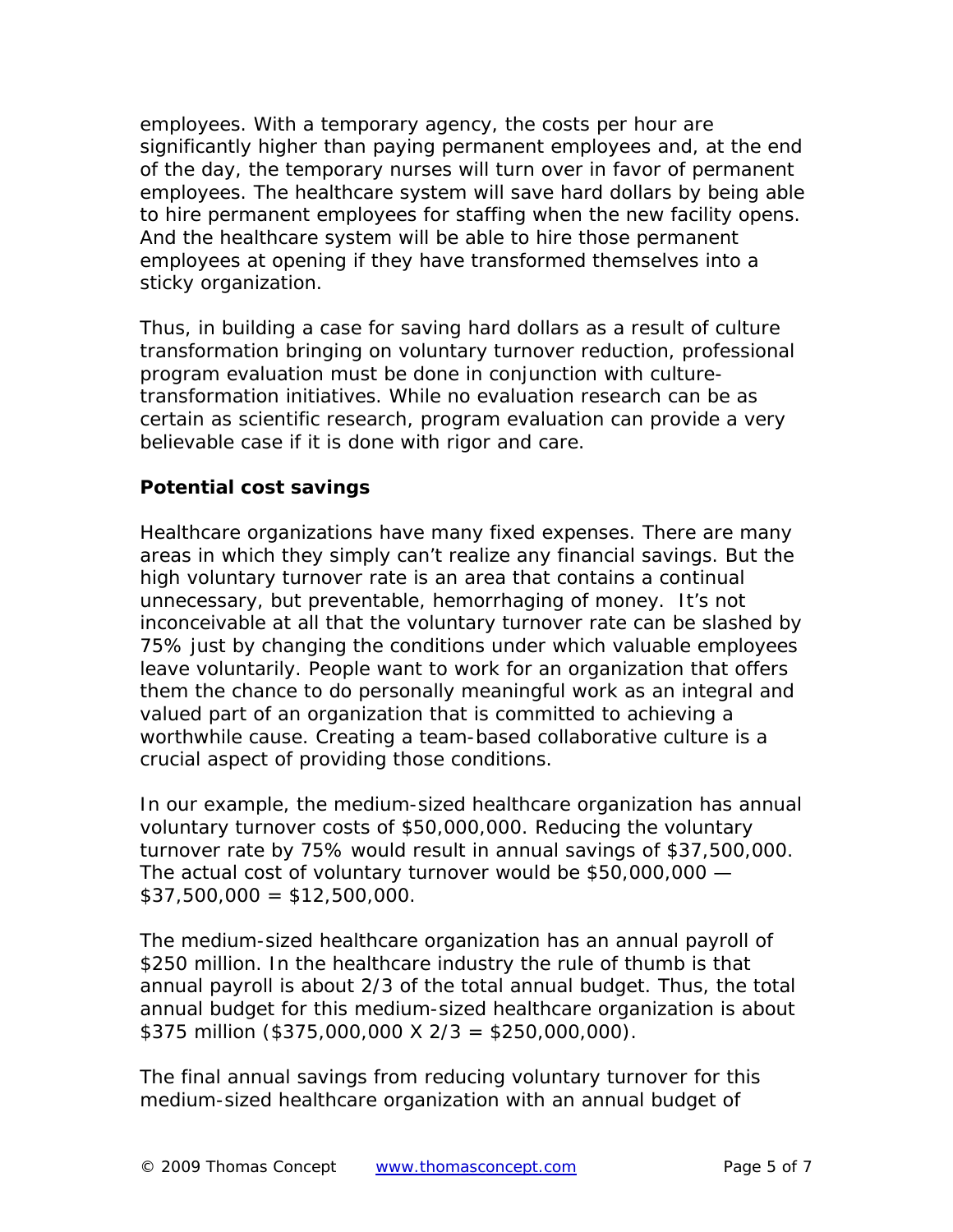\$375,000,000 is \$37,500,000 or 10% of the entire annual budget! And this savings stays in place year after year after year.

If you don't already calculate these metrics in your organization, skip to the last page in this article which contains a simple worksheet to calculate your annual cost of voluntary turnover.

#### **Creating a healthy culture and reducing turnover**

In an era of constantly rising healthcare costs, the one thing that a healthcare organization can do to control costs is to make an investment in creating a team-based culture in which people are valued, engaged in achieving the vision of the organization, and an integral and valued part of the organization. This investment will pay for itself many times over in both financial and quality of healthcare terms.

This is what everyone wants, including healthcare executives. It's time the healthcare industry take notice of the parallel processes of creating a great place to work, improving healthcare delivery, and saving dollars spent on replacing people.

I wish you the best in making yourselves a sticky organization and taking your place among the U.S. healthcare systems that are finding creative solutions to provide better workplace environments as well as solving the fiscal crisis facing the U.S. healthcare industry.